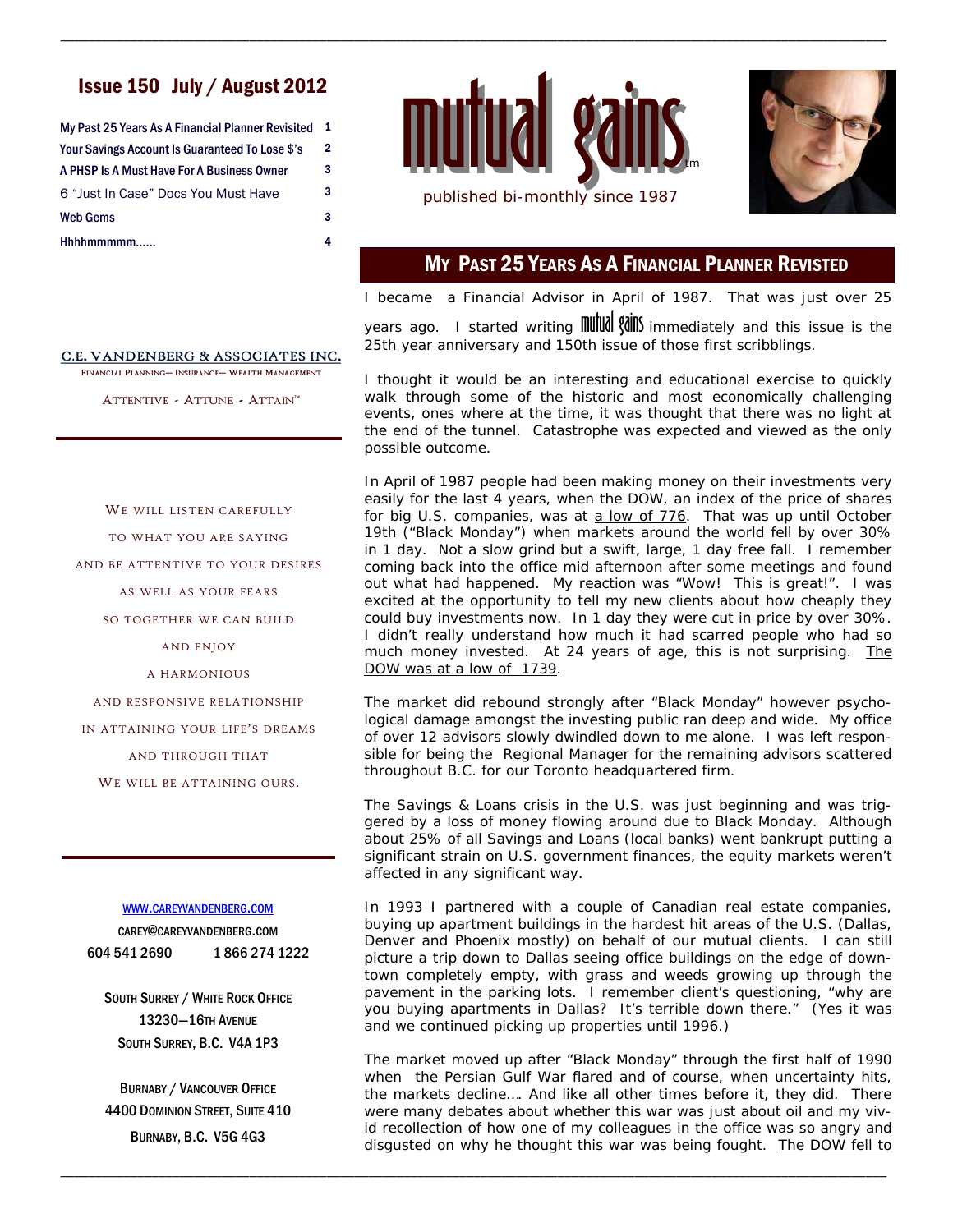## Page 2

a low of 2722. Despite it all, after the Gulf War became a normal event on the news, the markets continued upwards.

\_\_\_\_\_\_\_\_\_\_\_\_\_\_\_\_\_\_\_\_\_\_\_\_\_\_\_\_\_\_\_\_\_\_\_\_\_\_\_\_\_\_\_\_\_\_\_\_\_\_\_\_\_\_\_\_\_\_\_\_\_\_\_\_\_\_\_\_\_\_\_\_\_\_\_\_\_\_\_\_\_\_\_\_\_\_\_\_\_\_\_\_\_\_\_\_\_\_\_\_\_\_\_\_\_\_\_\_\_\_\_\_\_\_\_\_\_\_

The 1993 World Trade Center bombing. The terrorists intentions were for the North Tower to knock into and bring down the South Tower. That single event created great nervousness worldwide and the market declined over several months due to not knowing what could possibly happen on any particular day. The DOW came down to a low of 3674. After the news stories ran their usual course and time passed, fear subsided and the markets advanced once again.

1997 Asian financial crisis and fears swelled about a worldwide economic meltdown. Government debt soared. The low point of the DOW was 6738. It took until 1999 for the economies of Asia to recover but recover they did and of course, the market continued upward.

Many people during this time were getting sucked into and setting themselves up for permanent loss of money by investing in anything that had a story of technology related to it. In Canada, Nortel was the biggest example of this. I can replay a short clip of memory of an investment manager whose clients money I had entrusted to his firm. He was laying out how great a company Nortel was and why he was invested in it. Because of my "value" based investment wiring, I went back to the office and made sure none of my clients had any of their money managed by this individual and his team.

Early 2000 the tech bubble burst and those who bought significantly overpriced investments by all fundamental economic measurements will never make up their losses. Those losses are permanent. The vast majority of my client's assets sailed through this time unscathed. If someone had technology in their portfolio it's because they were adamant on buying it. The story was their guide rather than sound investment fundamentals.

September 11th 2001. Visions of that day will be burned in our heads forever. The shock of that event, terrorism fears and uncertainty brought the rest of the market down. Even highly profitable, large companies that sell things we buy every day, whose shares were reasonably priced by all measuring sticks were sold by many simply because the future was very unclear and scary. The markets bounced around grappling with the fallout and remnants of the tech bubble, along now with the fight against terrorism, through the spring of 2003. The DOW bottomed at 8235. The dust was settling and as the world dealt with the new reality, the markets continued moving upwards.

That upwards trend of share prices continually moving higher was virtually uninterrupted for several years thereafter. The DOW reached an all time high level of 14164. That was until the debt and loose lending policies that seemed to create good feelings around the world started to unravel, culminating into the worst worldwide economic storm since the early 30's. Unlike the tech bubble which really only affected those who were gambling on a promising story, the declines through the last half of 2008 and into March of 2009 affected the masses and there was nowhere to hide. The DOW index, a measure of the combined share prices of biggest companies in the U.S. dropped to a multi year low of 6547.

In early 2009 the market started a strong march upward, however the clean up of the debt taken on for the centre part of the decade will take a long time to get done. It is still getting done. We are witnessing this in the struggles that Europe in particular is having. The DOW at time of writing is just over 13,000.

Bones benefit from stress otherwise they lose density. Just as a forest needs controlled burns to prevent a forest fire so do markets need economic stresses and burns to keep it healthy. The past 25 years has given us lots of both of those. What will it look like a year from now? I expect more of the same going forward. Through it all, good quality investments will continue to be the wealth generator that they have shown to be, throughout hundreds of years of history. Yes, the current times are different however, "Plus ca change, plus c'est la meme chose" (the more thing change the more the stay the same). God willing, I plan to walk with you through many more years.

# YOUR LOW INTEREST PAYING BANK DEPOSITS ARE LOSING YOU MONEY

As you will see in the chart on the back page, interest rates will probably be low like this for a long time. The economic struggles and clean up being done in Europe, the U.S. and many other nations confirms that coming true.

The highest interest you can get on a savings account is 1.5%. Inflation is running at 1.5%. Just from that, you aren't making any money. Minus the tax you have to pay on the interest you earn and you are losing up to

\_\_\_\_\_\_\_\_\_\_\_\_\_\_\_\_\_\_\_\_\_\_\_\_\_\_\_\_\_\_\_\_\_\_\_\_\_\_\_\_\_\_\_\_\_\_\_\_\_\_\_\_\_\_\_\_\_\_\_\_\_\_\_\_\_\_\_\_\_\_\_\_\_\_\_\_\_\_\_\_\_\_\_\_\_\_\_\_\_\_\_\_\_\_\_\_\_\_\_\_\_\_\_\_\_\_\_\_\_\_\_\_\_\_\_\_\_\_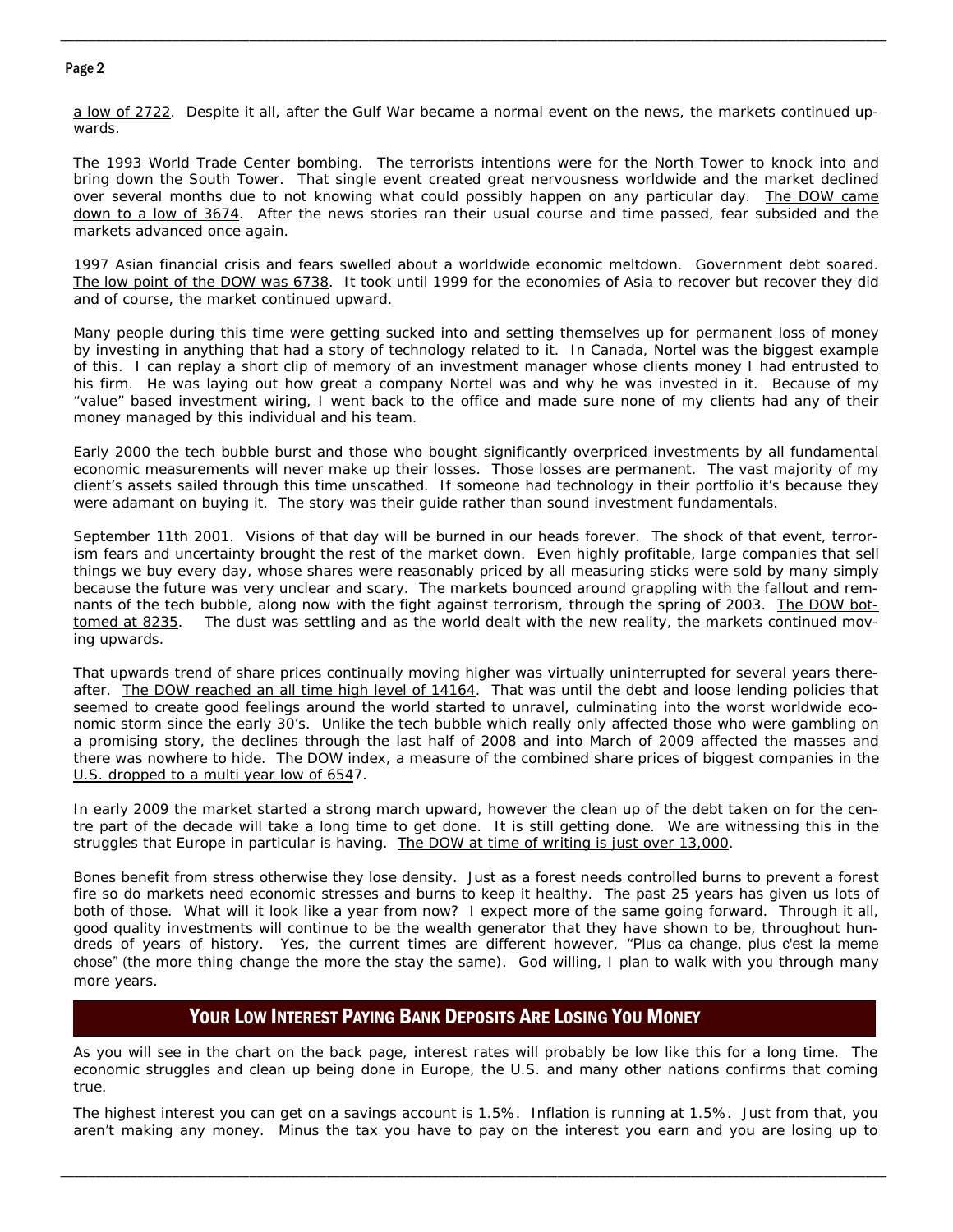#### *(Continued from page 2)*

.67% per year. If you hold your money in a savings account for 5 years and everything stays the same you will have lost up to 3.35%. Keep ignoring it and in 10 years you will have lost almost 7%. That is a guaranteed loss.

\_\_\_\_\_\_\_\_\_\_\_\_\_\_\_\_\_\_\_\_\_\_\_\_\_\_\_\_\_\_\_\_\_\_\_\_\_\_\_\_\_\_\_\_\_\_\_\_\_\_\_\_\_\_\_\_\_\_\_\_\_\_\_\_\_\_\_\_\_\_\_\_\_\_\_\_\_\_\_\_\_\_\_\_\_\_\_\_\_\_\_\_\_\_\_\_\_\_\_\_\_\_\_\_\_\_\_\_\_\_\_\_\_\_\_\_\_\_

Savings accounts are something that are useful for parking money for a short period of time however, leave them there and you are guaranteed to lose money. The painful truth is that you will never be able to make up that loss. Inflation and taxes are silent, cancerous killers so rather than let your money lay in bed and let the killer have its way with it, do something with your dying money by having a Financial Planner help you lay out some options that fit your situation and comfort level.

## IF YOU ARE A BUSINESS OWNER A PHSP IS A MUST HAVE

Most businesses are owned by 1 or 2 people and because of that, the ability to set up some kind of insurance plan for things like Dental and Prescriptions (including optical) is often cost prohibitive, restrictive or simply not possible. My own company, C.E. Vandenberg & Associates Inc. falls into that group and because of it, we set up a Private Health Services Plan (PHSP) making virtually all of our family's health expenses tax deductible.

A PHSP is simply a conduit to flow health expenses through your company rather than pay them personally. When you pay them personally you are paying these expenses with dollars you have already paid income tax on. Instead, flow them through the company using a PHSP and they become tax deductible. Because of that, the actual cost is reduced by as much as 43.7% (in B.C.). These include dental, prescriptions, massages, chiropractor, naturopath, fertility treatments, laser eye surgery, private MRI, artificial limb, etc. fully tax deductible.

Even if you could set up a company insurance plan for your dental, prescriptions and other health related costs, a PHSP is much more flexible and will save you money rather than cost you money which is one of the reasons I set a PHSP for my company over 10 years ago. Let me know, and we can easily set one up for you too.

## 6 "JUST IN CASE" DOCUMENTS AND INFO. YOU SHOULD HAVE

What would happen if something catastrophic happened to you this week? Here are some documents you should have in place so everything about you and your money can be handled exactly the way you want, so money doesn't go missing and so there is no government interference:

Will—This simply says who gets what when you die. If you have kids it says where they go. If you don't have a Will those decisions will be made by the government in the jurisdiction in which you live.

Living Will— If you are unable to make decisions about your own health, this document says exactly how you want to be treated. Do you want to be sustained to stay alive? Do you want your organs donated? This says it.

Power of Attorney— Gives someone the power to make financial decisions and transactions if you are unable to. Again, if this isn't in place, the government decides how things are handled.

Account Statements— A list of where your money is. This should include any investments, bank accounts and of course, if you have one, where your safety deposit box is. You don't want your money to be added to the almost \$500 million that is in unclaimed bank balances in Canada.

Insurance Policies— Life Insurance is the big one in this category because you will want your heirs to be able to collect the insurance money that you have paid premiums on.

User Names and Passwords— Especially with so much being online now, these passwords may apply to social media sites like Facebook as well as your investment and bank accounts.

## WEB GEMS

\_\_\_\_\_\_\_\_\_\_\_\_\_\_\_\_\_\_\_\_\_\_\_\_\_\_\_\_\_\_\_\_\_\_\_\_\_\_\_\_\_\_\_\_\_\_\_\_\_\_\_\_\_\_\_\_\_\_\_\_\_\_\_\_\_\_\_\_\_\_\_\_\_\_\_\_\_\_\_\_\_\_\_\_\_\_\_\_\_\_\_\_\_\_\_\_\_\_\_\_\_\_\_\_\_\_\_\_\_\_\_\_\_\_\_\_\_\_ Www.howtogeek.com — This site is an excellent source of info for anything related to your computer. It has a huge library of instructions for all sorts of computer fixes, software solutions to make your computer easier to use or simple tips on how to change settings a program you may use daily. I particularly like how the instructions they have written out show shots to illustrate the instructions. This makes following and implementing the instructions much easier. You can also can get their daily email, something I've been receiving for quite a while now and because of it have come across info and free software that I never knew existed. This site isn't just for computer "geeks" as the name implies. This site is a must have resource for anyone who uses a computer.